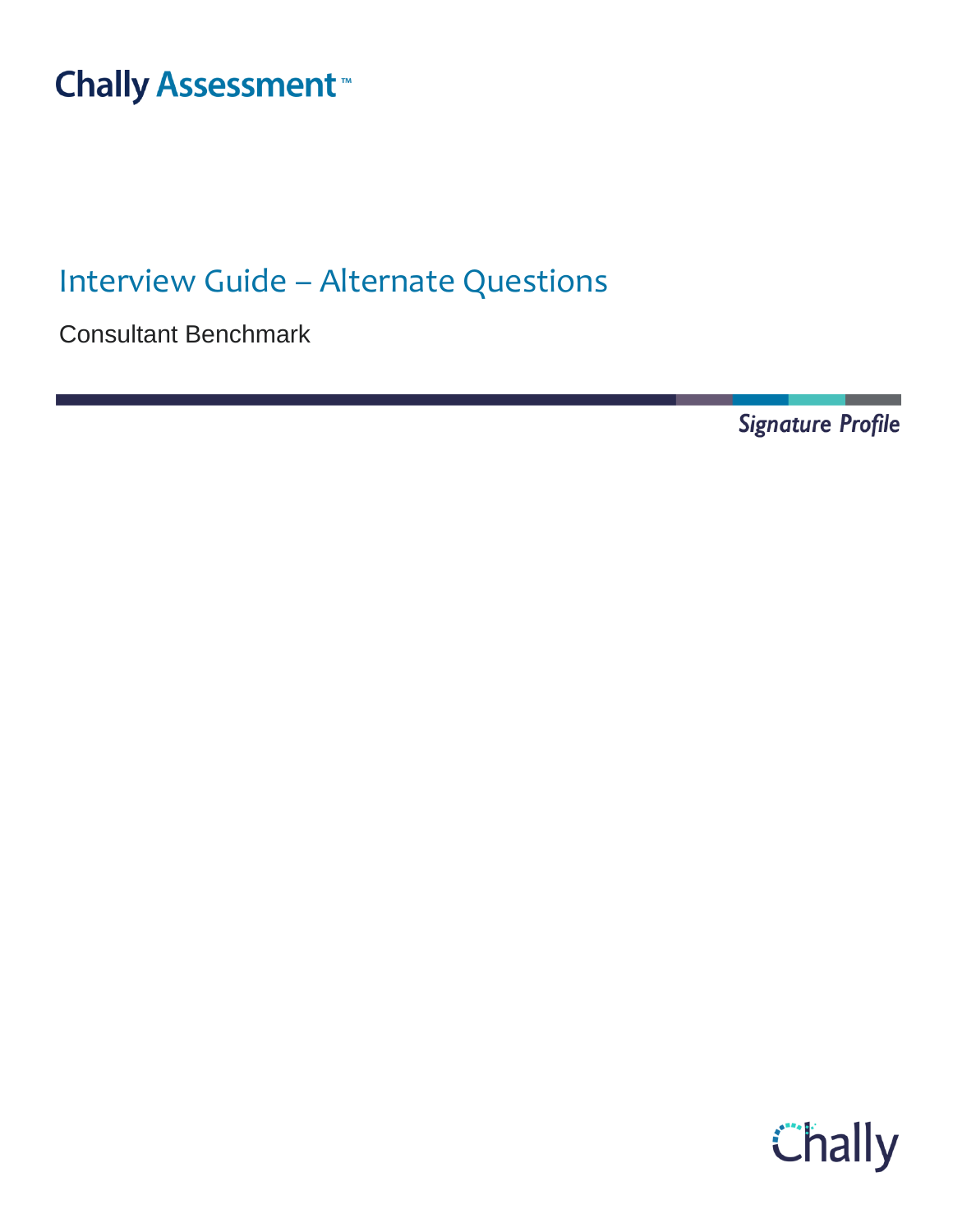# Interview Guide – Alternate Questions

Consultant Benchmark

### Predictive Competencies:

- Identifies and Addresses Customer Needs
- Commits to Continued Professional Development
- Maintains and Shares Market Trend Awareness
- Makes Persuasive Presentations
- Engages Others in Learning to Maximize Benefit from Purchase
- Develops Solid Relationships by Making Client Needs a Priority
- Adapts Sales Approach to Match Buyer Motivations

| <b>Applicant Name:</b> |  |
|------------------------|--|
| Interview Date:        |  |
| Interviewed By:        |  |
|                        |  |
|                        |  |
| Overall                |  |
| Comments:              |  |
|                        |  |
|                        |  |
|                        |  |
|                        |  |
|                        |  |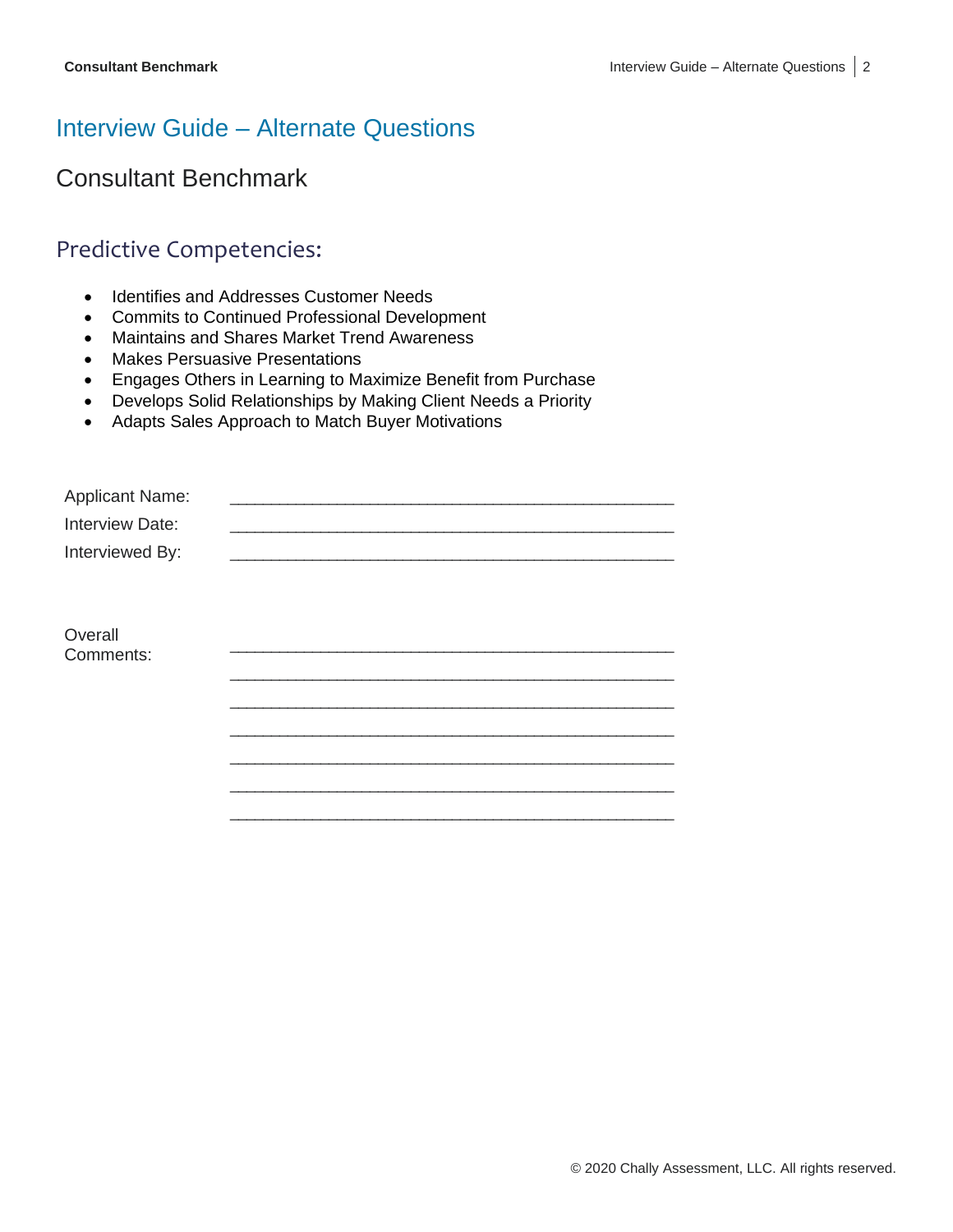### Identifies and Addresses Customer Needs

| Question 1: How would you describe the<br>customer base of your more recent employer?                                                                                                                                                                                                                                                                                                                                                                                                                                                            | Notes: |
|--------------------------------------------------------------------------------------------------------------------------------------------------------------------------------------------------------------------------------------------------------------------------------------------------------------------------------------------------------------------------------------------------------------------------------------------------------------------------------------------------------------------------------------------------|--------|
| Question 2: How did you become aware that a<br>customer's requirements had changed?<br>Look for:<br>consistent questioning through a needs<br>analysis that addresses customer processes<br>and challenges<br>giving priority to the customer's agenda<br>taking time to listen to customer responses and<br>input                                                                                                                                                                                                                               | Notes: |
| Question 3: Were you able to successfully provide<br>options or solutions that met specific customer<br>needs? Why or why not?<br>Look for:<br>tailors business plan or solutions to the<br>customer's needs rather than force a standard<br>solution<br>willingness to accept modification or rejection of<br>their suggestions in order to accommodate the<br>customer<br>spends time analyzing the customer's<br>objectives versus rush an existing solution<br>explores alternatives that better fit the<br>ш<br>customer's methods or goals | Notes: |

□ Excellent | Always matched the points to look for  $\Box$  Average | Matched some of the points to look for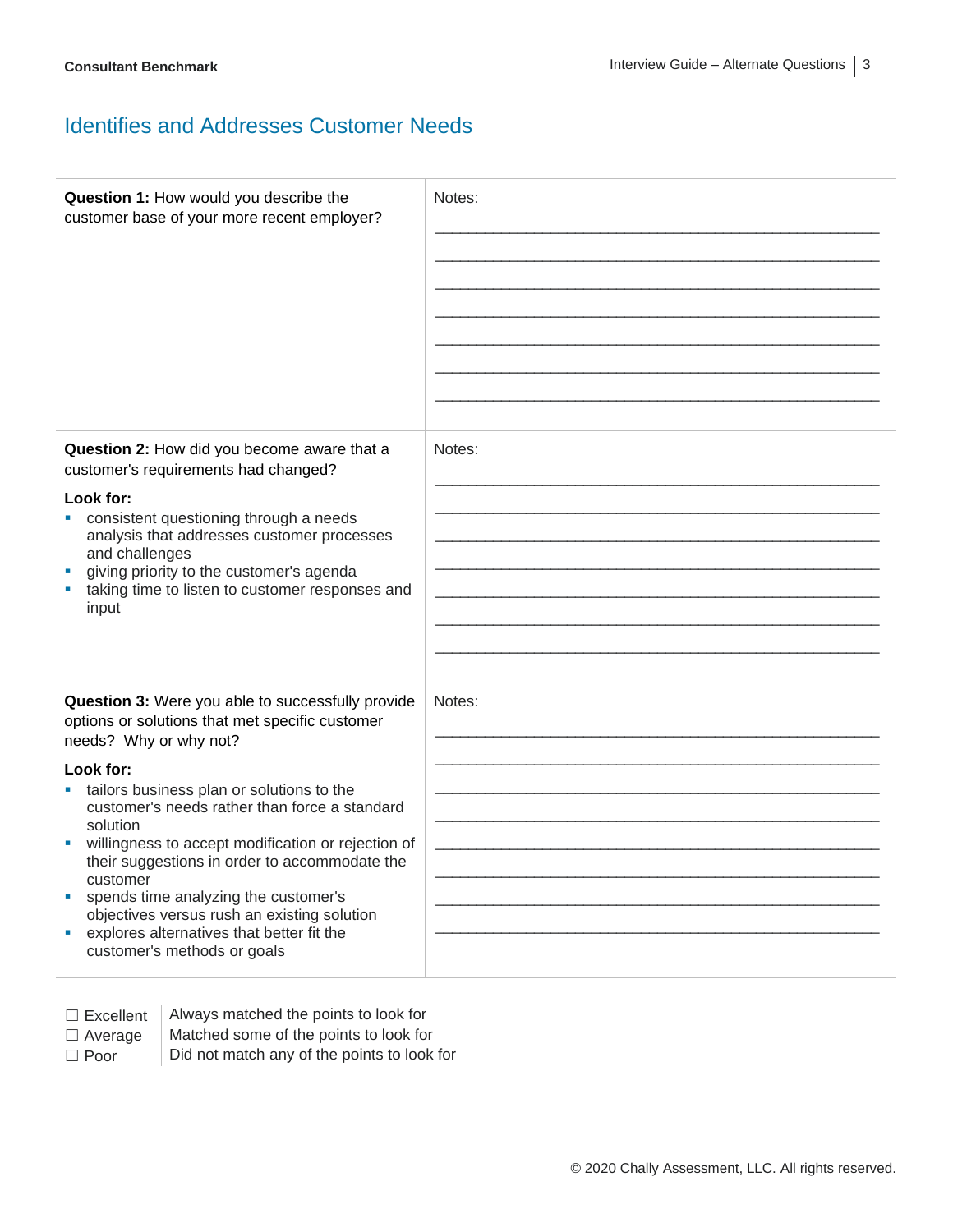## Commits to Continued Professional Development

| Question 1: Tell me about your recent career<br>planning and development activities.                                                                                                                                                                  | Notes: |
|-------------------------------------------------------------------------------------------------------------------------------------------------------------------------------------------------------------------------------------------------------|--------|
| Question 2: How does planning your career<br>progression fit with the daily demands of your<br>responsibilities?                                                                                                                                      | Notes: |
| Look for:<br>willingness to take responsibility for their own<br>career<br>devotes extra hours for development so current<br>ш<br>responsibilities don't suffer<br>keeps high standards even at some personal<br>sacrifice                            |        |
| Question 3: How much time do you typically<br>invest in your developmental activities? Why?<br>Look for:                                                                                                                                              | Notes: |
| acknowledgment that specific time needs to be<br>allocated to skill building to prepare for<br>advancement<br>willingness to give up social time in order to get<br>ш<br>ahead<br>job is a high priority and source of pride as well<br>as livelihood |        |

□ Excellent | Always matched the points to look for

 $\Box$  Average  $\parallel$  Matched some of the points to look for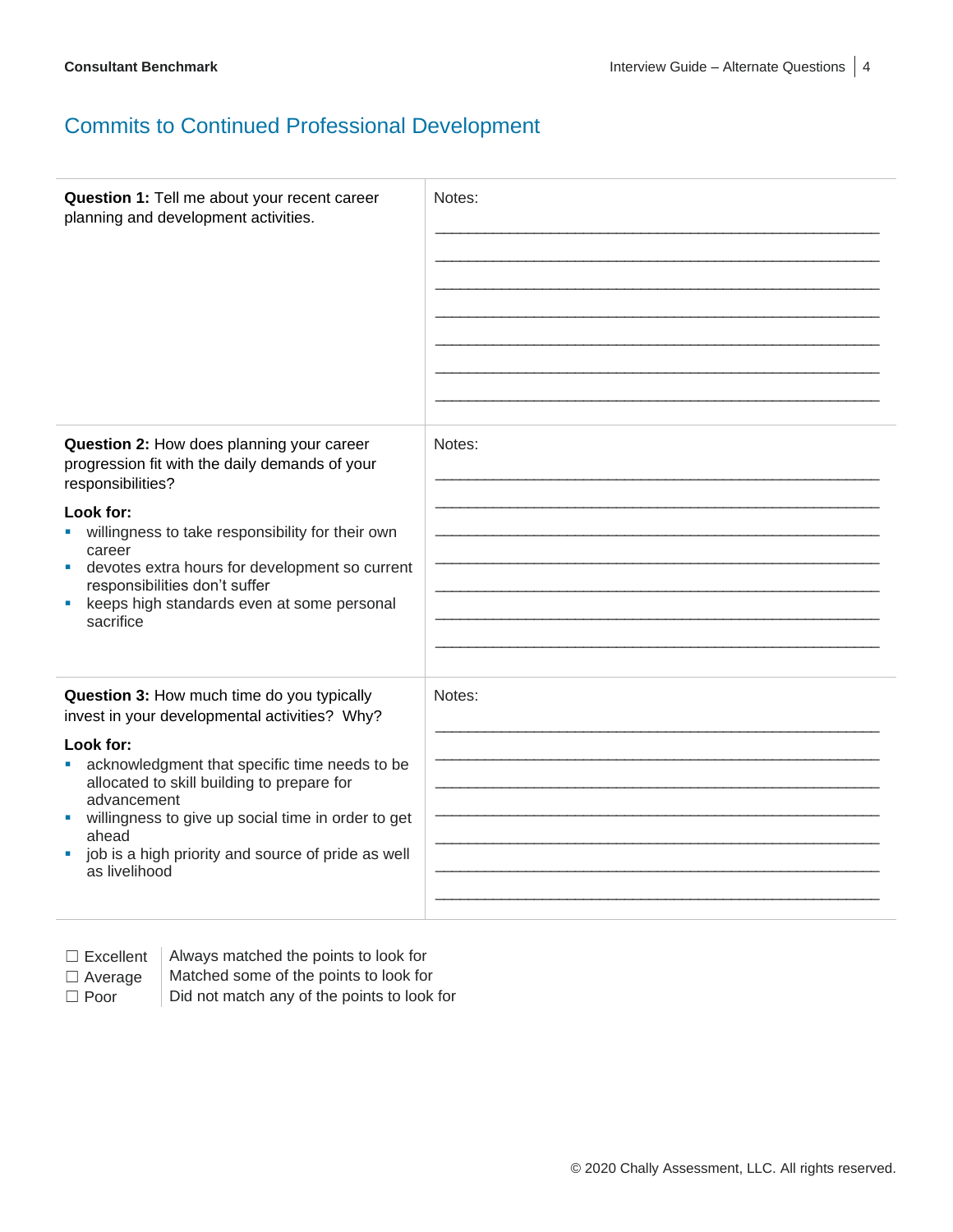### Maintains and Shares Market Trend Awareness

| Question 1: What changes did you see take place<br>in the market in your previous position?                                                                                                                                   | Notes: |
|-------------------------------------------------------------------------------------------------------------------------------------------------------------------------------------------------------------------------------|--------|
| Question 2: How did you familiarize yourself those<br>changes?                                                                                                                                                                | Notes: |
| Look for:<br>develops an in-depth awareness of market<br>issues versus a cursory understanding of<br>changing trends<br>invests the time needed to acquire a base of<br>×<br>knowledge that will benefit others               |        |
| Question 3: Did your customers benefit from your<br>understanding of changing market issues? How?                                                                                                                             | Notes: |
| Look for:<br>adds to knowledge base for the purpose of<br>educating or advising others<br>watches for information that may not be readily<br>available to colleagues or customers<br>proactive in sharing market developments |        |

 $\Box$  Excellent  $\parallel$  Always matched the points to look for

 $\Box$  Average  $\parallel$  Matched some of the points to look for  $\Box$  Poor  $\Box$  Did not match any of the points to look for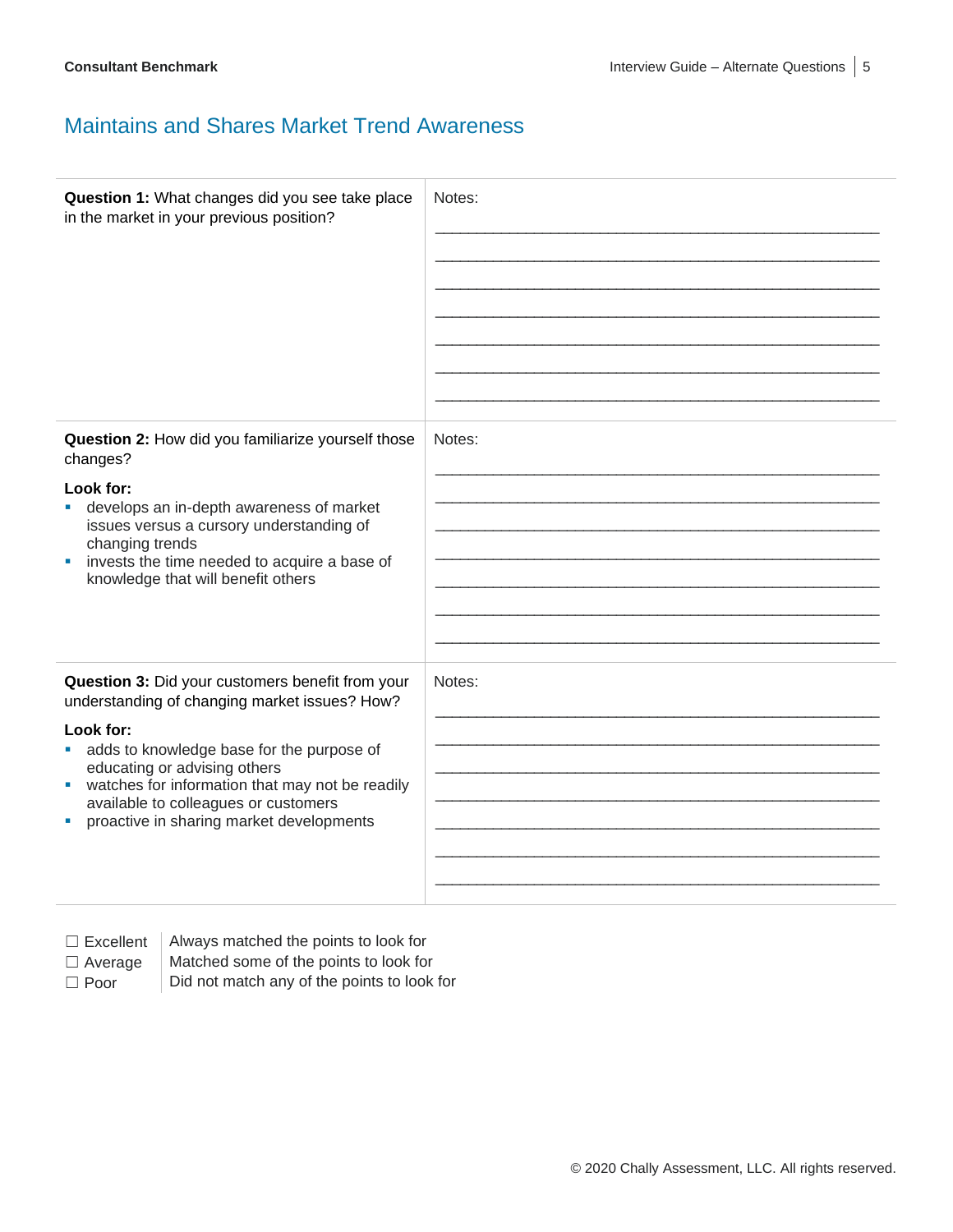### Makes Persuasive Presentations

| Question 1: What type of formal presentations<br>have you made in the past?<br>Look for:<br>at ease with the concept of formal<br>presentations                                                                                                                                                                                                                                                                                                                                | Notes: |
|--------------------------------------------------------------------------------------------------------------------------------------------------------------------------------------------------------------------------------------------------------------------------------------------------------------------------------------------------------------------------------------------------------------------------------------------------------------------------------|--------|
| Question 2: How do you get the audience to pay<br>attention and listen to what you have to say?<br>Look for:<br>excites the audience and grabs its attention by<br>adding sizzle to the content<br>creates an impact while communicating<br>ш<br>information<br>practices and polishes their presentation<br>varies the presentation style and content to fit<br>the audience<br>charismatic and projects enthusiasm about<br>reaching the audience                            | Notes: |
| Question 3: How successful are you at swaying<br>an audience with your presentation and why?<br>Look for:<br>comfortable with being in control and working<br>the crowd<br>monitors audience response and adjusts<br>presentation to stay on target<br>rehearsed but willing to make a departure from<br>the script<br>enthusiasm about the opportunity to woo an<br>audience versus just pass on information<br>builds credibility by presenting relevant<br>ш<br>information | Notes: |

 $\Box$  Excellent | Always matched the points to look for

- $\Box$  Average  $\parallel$  Matched some of the points to look for
- $\Box$  Poor  $\Box$  Did not match any of the points to look for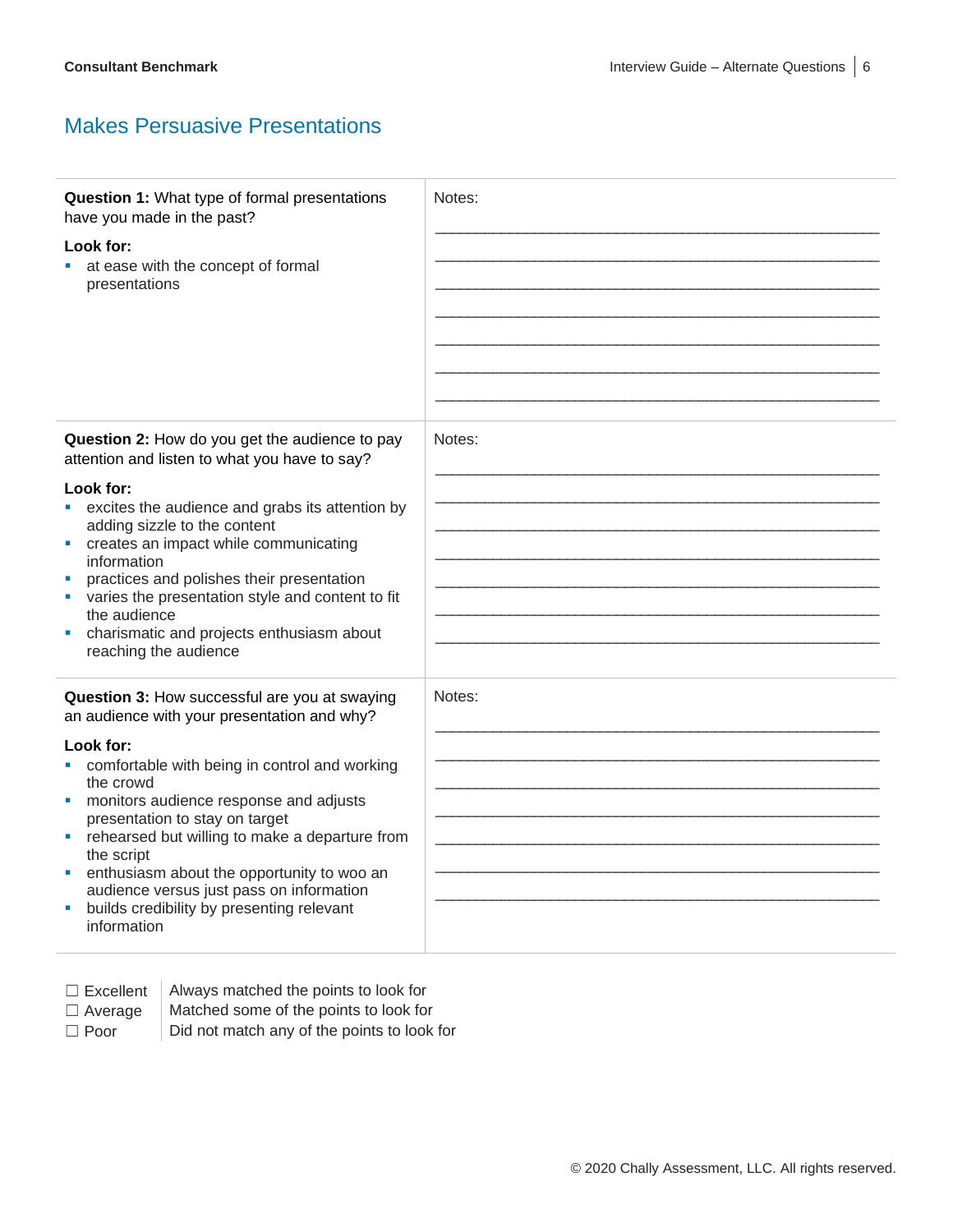### Engages Others in Learning to Maximize Benefit from Purchase

| Question 1: Tell me about your experience in<br>educating customers on products and applications.                                                                                                                                                                                                                                                                                                                          | Notes: |
|----------------------------------------------------------------------------------------------------------------------------------------------------------------------------------------------------------------------------------------------------------------------------------------------------------------------------------------------------------------------------------------------------------------------------|--------|
| Question 2: What steps did you take to prepare<br>for that process?<br>Look for:<br>schedules organized and consistent sessions;<br>٠<br>avoids casual or 'off-the-cuff' training<br>develops measurable criteria for assessing<br>progress<br>has an awareness of others' level of experience<br>ш<br>and expertise<br>develops own in-depth knowledge of subject<br>matter                                               | Notes: |
| Question 3: How successful have you been in<br>helping customers to get the maximum benefit<br>from the product or application? What is the basis<br>for your rating?<br>Look for:<br>enjoys the teaching process<br>patience and persistence in reinforcing<br>ш<br>information through repetition<br>keeps information relevant<br>tracks effectiveness of their teaching effort by<br>monitoring customer understanding | Notes: |

| -xcellent |
|-----------|
|-----------|

Always matched the points to look for

- $\Box$  Average  $\parallel$  Matched some of the points to look for
- $\Box$  Poor  $\Box$  Did not match any of the points to look for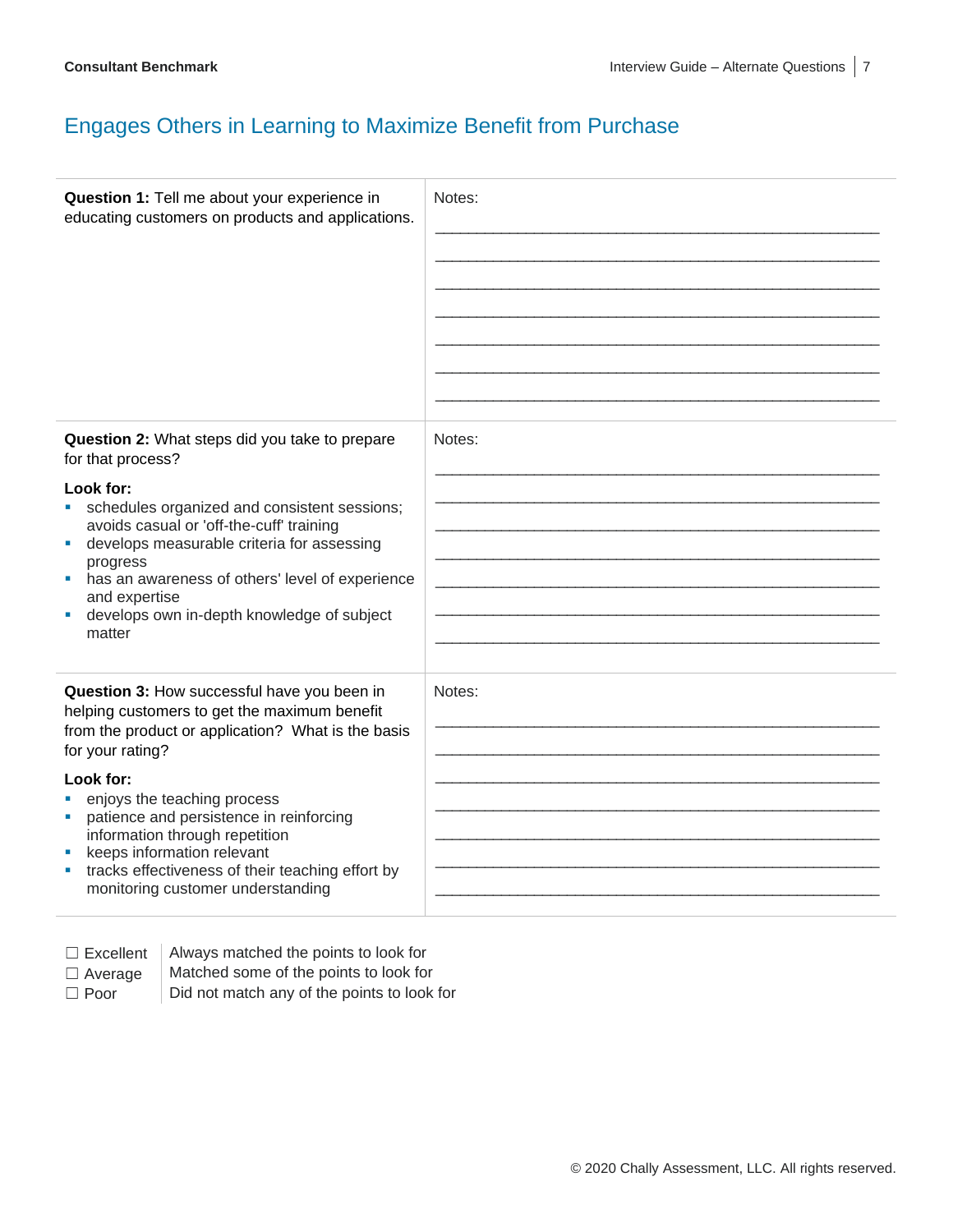## Develops Solid Relationships by Making Client Needs a Priority

| Question 1: Tell me about the relationship you<br>have built with a long-term customer.                                                                                                                                                                                       | Notes: |
|-------------------------------------------------------------------------------------------------------------------------------------------------------------------------------------------------------------------------------------------------------------------------------|--------|
| Question 2: What has contributed to the longevity<br>of this relationship?                                                                                                                                                                                                    | Notes: |
| Look for:<br>makes customer needs a priority<br>$\blacksquare$<br>creates customer satisfaction by helping the<br>ш<br>customer become more effective in their<br>operations<br>adjusts business plans and their<br>×<br>implementation to address changing customer<br>needs |        |
| Question 3: How would you evaluate your<br>success in consistently building lasting<br>relationships with your customers? What has<br>helped or hindered that effort?                                                                                                         | Notes: |
| Look for:<br>has a thorough understanding of how the<br>customer does business<br>makes own issues secondary to ensuring<br>×.<br>customer satisfaction<br>adapts business strategies to accommodate<br>ш<br>individual customer needs                                        |        |

| $\Box$ Excellent |  |  |  |
|------------------|--|--|--|
|------------------|--|--|--|

Always matched the points to look for

 $\Box$  Average  $\parallel$  Matched some of the points to look for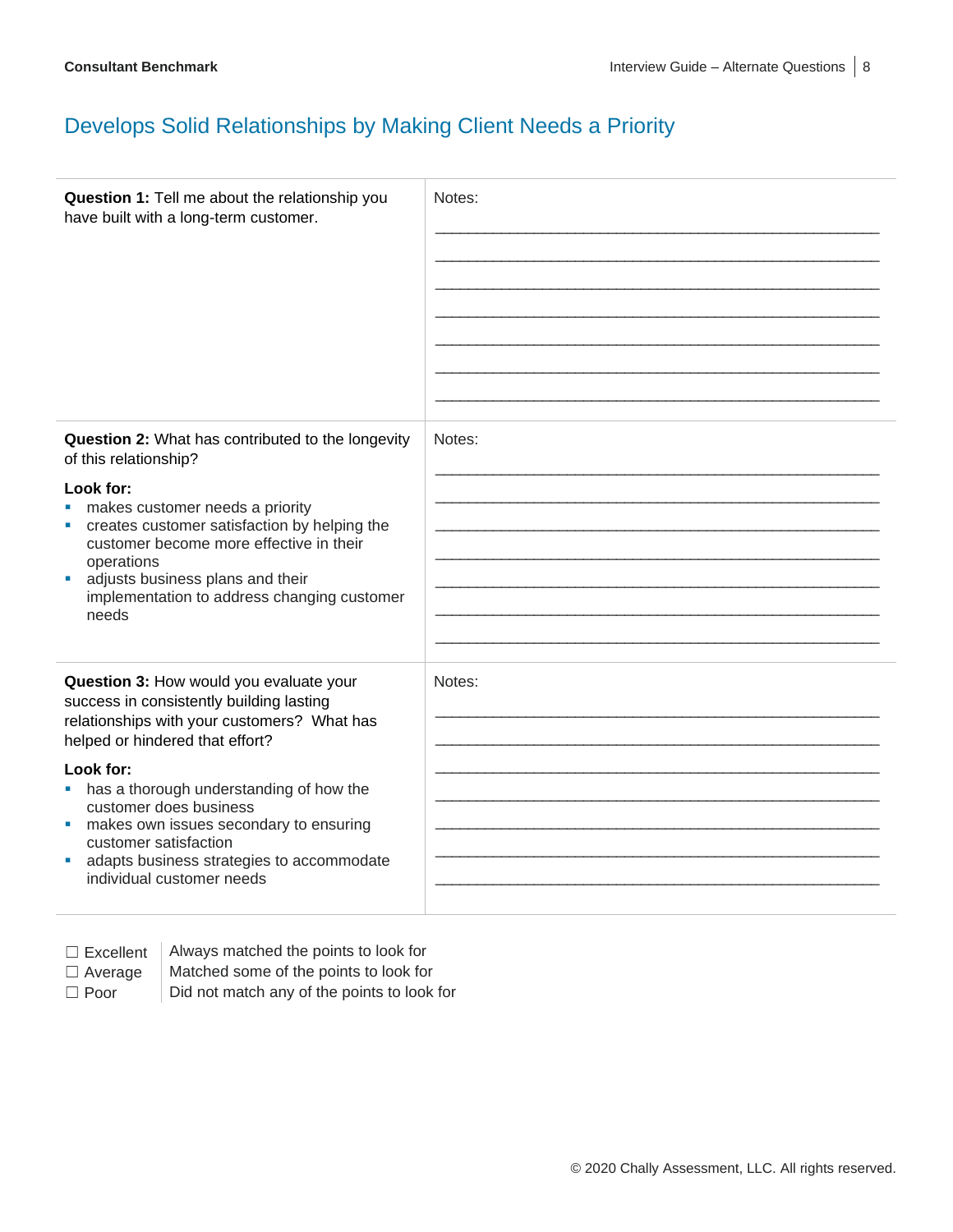## Adapts Sales Approach to Match Buyer Motivations

| <b>Question 1:</b> Describe the initial contact with a<br>prospect.                                                                                                                                                                                                                                                                                                                                                                                                             | Notes: |
|---------------------------------------------------------------------------------------------------------------------------------------------------------------------------------------------------------------------------------------------------------------------------------------------------------------------------------------------------------------------------------------------------------------------------------------------------------------------------------|--------|
| Question 2: What steps do you take to identify the<br>prospect's specific needs?<br>Look for:<br>seeks information to determine the priority of<br>needs and associated benefits for each<br>prospect<br>chooses appropriate features and applications<br>ш<br>to target the prospect's hot buttons                                                                                                                                                                             | Notes: |
| Question 3: How frequently do you change your<br>sales approach and why?<br>Look for:<br>• understands that different people can have very<br>different motivations for buying the same thing<br>focuses on key benefits to the buyer and<br>a.<br>doesn't distract with less relevant benefits<br>sees each sales situation as unique rather than<br>use tight variations on the same theme<br>sees the proposed offering or solution through<br>ш<br>the eyes of the prospect | Notes: |

Always matched the points to look for

 $\Box$  Average  $\parallel$  Matched some of the points to look for